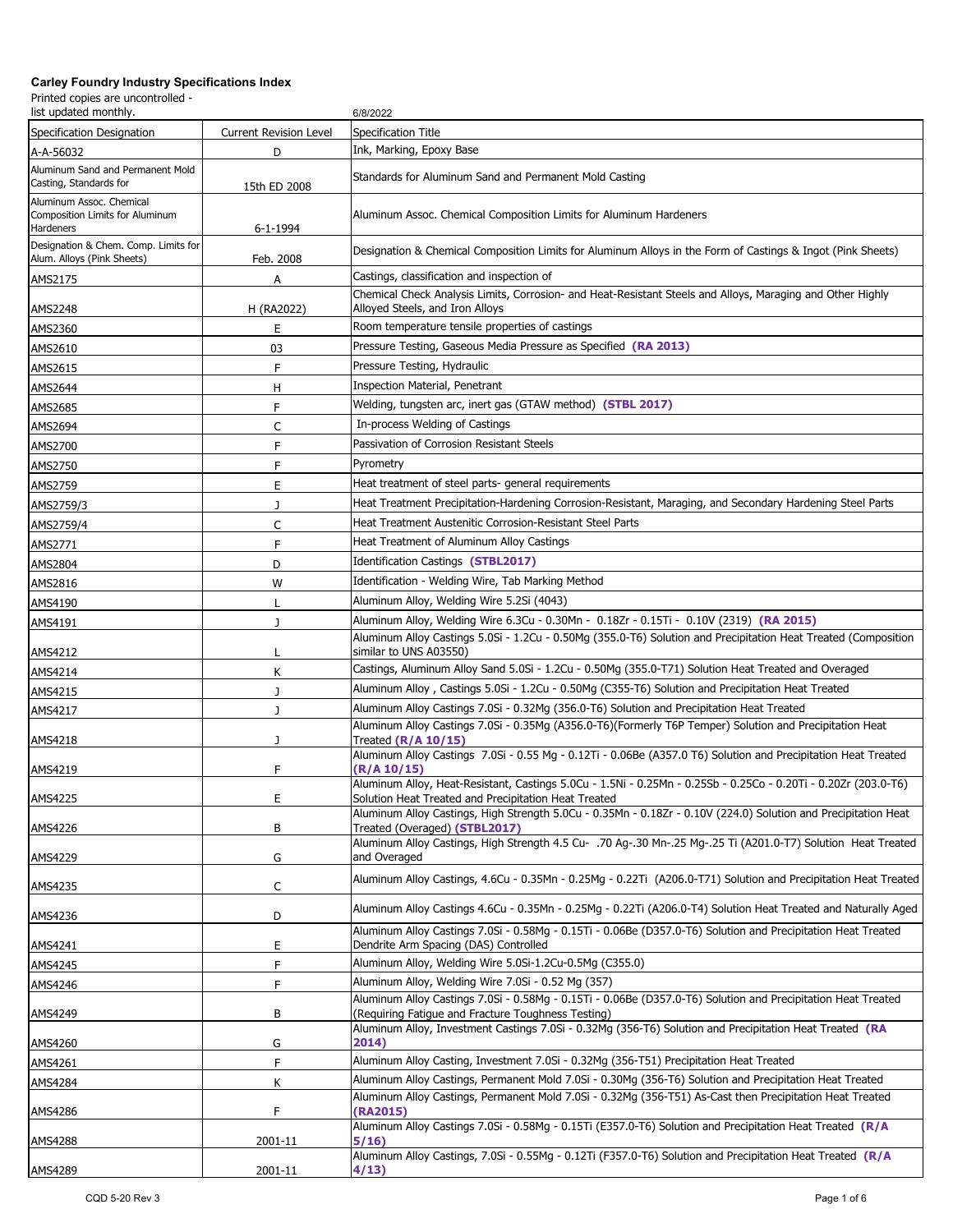| list updated monthly.     |                               | 6/8/2022                                                                                                                                                                                                             |
|---------------------------|-------------------------------|----------------------------------------------------------------------------------------------------------------------------------------------------------------------------------------------------------------------|
| Specification Designation | <b>Current Revision Level</b> | Specification Title                                                                                                                                                                                                  |
|                           |                               | Copper-Beryllium Alloy Castings-97Cu - 2.18Be - 0.52 (Co+Ni) - 0.28Si Solution and Precipitation Heat Treated                                                                                                        |
| AMS4511<br>AMS4770        | 10-1-89<br>Κ                  | (TF00)<br>Silver Alloy Brazing Filler Metal 50Ag - 18Cd - 16.5Zn - 15.5Cu 1160-1175F Solidus-Liquidus Range                                                                                                          |
| AMS4772                   | J                             | Silver Alloy Brazing Filler Metal 54Ag - 40Cu - 5.0Zn - 1.0Ni 1325-1575F Solidus-Liquidus Range                                                                                                                      |
|                           |                               |                                                                                                                                                                                                                      |
| AMS4890                   | D                             | Copper-Beryllium Alloy Castings- 97Cu - 2.1Be - 0.52Co - 0.28Si Solution Heat Treated (TB00) (STBL2018)                                                                                                              |
| AMS5330                   | E                             | Steel Castings, Investment 0.80Cr - 1.8Ni - 0.35Mo (0.38 - 0.46C) (SAE 4340 Modified) Annealed (STBL2015)                                                                                                            |
| AMS5334                   | Н                             | Steel, Investment Castings- 0.50Cr - 0.55Ni - 0.20Mo (0.25-0.35C) (SAE 8630 Mod) Normalized and Tempered                                                                                                             |
| AMS5336                   | н                             | Steel, Investment Castings- 0.95Cr - 0.20Mo (0.25 - 0.35C) (SAE 4130 Mod) Normalized or Normalized and<br>Tempered                                                                                                   |
| AMS5341                   | $\mathsf{C}$                  | Steel Castings, Investment, Corrosion Resistant 19.5Cr - 10.5Ni - 0.25S (Type 303) Solution Heat Treated                                                                                                             |
| AMS5342                   | F                             | Steel Corrosion-Resistant, Investment Castings 16Cr - 4.1Ni - 0.28Cb (Nb) - 3.2Cu Homogenization, Solution, and<br>Precipitation Heat Treated (H1100) 130 ksi (896 MPa) Tensile Strength (17-4)                      |
| AMS5343                   | F                             | Steel, Corrosion-Resistant, Investment Castings 16Cr - 4.1Ni - 0.28Cb (Nb) - 3.2Cu Homogenization, Solution and<br>Precipitation Heat Treated (H1000) 150 ksi (1034 MPa) Tensile Strength (17-4)                     |
|                           |                               | Steel, Corrosion Resistant, Investment Castings 15Cr - 4.6Ni - 0.22Cb (Nb) - 2.8Cu Solution and Precipitation Heat                                                                                                   |
| AMS5347                   | C                             | Treated (H1000) 150 ksi (1034 MPa) Tensile Strength (15-5)                                                                                                                                                           |
| AMS5349                   | E                             | Steel, Corrosion Resistant, Investment Castings, 13Cr Free Machining; Hardened and Tempered                                                                                                                          |
| AMS5350                   | К                             | Steel, Corrosion and Moderate Heat Resistant, Investment Castings 12.5Cr (SAE 51410) Hardened and Tempered                                                                                                           |
|                           |                               | Steel, Corrosion and Heat Resistant Investment Castings, 13Cr - 2.0Ni - 3.0W Hardened and Tempered to 32-38                                                                                                          |
| AMS5354                   | F                             | <b>HCR</b><br>Steel, Corrosion Resistant, Investment Castings 16Cr - 4.1Ni - 0.28Cb - 3.2Cu Homogenization and Solution Heat                                                                                         |
| AMS5355                   | J                             | Treated or Homogenization, Solution, Precipitation Heat Treated<br>Steel, Corrosion-Resistant, Investment Castings 15Cr - 4.6Ni - 0.22Cb - 2.8Cu Solution Heat Treated, Precipitation                                |
| AMS5357                   | E                             | Hardenable                                                                                                                                                                                                           |
| AMS5358                   | C                             | Steel Castings, Investment, Corrosion Resistant 18Cr - 9Ni Solution Heat Treated                                                                                                                                     |
| AMS5362                   | М                             | Steel, Corrosion and Heat Resistant, Investment Castings 19Cr - 12Ni - 1.0Cb (Nb) Solution Heat Treated                                                                                                              |
|                           |                               | Steel, Corrosion, and Heat-Resistant, Investment Castings 19.5Cr - 10.5Ni - 0.65Cb (CF-8C) Solution Heat Treated                                                                                                     |
| AMS5364                   | C                             |                                                                                                                                                                                                                      |
| AMS5366                   | E                             | Steel, Corrosion and Heat-Resistant, Investment Castings, 25Cr - 20Ni (CK-20) As-Cast (RA2012)<br>Nickel Alloy, Corrosion and Heat-Resistant, Investment Castings 52.5Ni - 19Cr - 3.0Mo - 5.1Cb(Nb) - 0.90Ti -       |
| AMS5383                   | Ε                             | 0.60Al - 18Fe Vacuum Melted Homogenization and Solution Heat Treated                                                                                                                                                 |
| AMS5604                   | B                             | Steel, Sheet, Strip, and Plate Corrosion Resistant 16.5Cr - 4.0Ni - 4.0Cu - 0.30(Cb+Ta) Solution Heat Treated                                                                                                        |
| AMS5629                   | D                             | Steel, Corrosion Resistant, Bars, Forgings, Rings, and Extrusions 13Cr - 8.0Ni - 2.2Mo - 1.1Al Vacuum Induction<br>Plus Consumable Electrode Melted Solution Heat Treated, Precipitation Hardenable                  |
|                           |                               | Steel, Corrosion Resistant, Bars, Wire, Forgings, Rings, and Extrusions, 15Cr - 4.5Ni - 0.30Cb (Nb) - 3.5Cu,                                                                                                         |
| AMS5659                   | G                             | Consumable Electrode Remelted, Solution Heat Treated, Precipitation Hardenable                                                                                                                                       |
| AMS5680                   | J                             | Steel, Corrosion and Heat-Resistant, Welding Wire 18.5Cr - 11Ni - 0.40Cb (Nb) (SAE 30347) (RA2018)<br>Steel, Corrosion and Heat-Resistant, Welding Wire 16.4Cr - 4.8Ni - 0.22Cb (Nb) - 3.6Cu Consumable Electrode or |
| AMS5803                   | н                             | Vacuum Induction Melted                                                                                                                                                                                              |
| AMS5825                   | G                             | Steel, Corrosion-Resistant Welding Wire 16.4Cr - 4.8Ni - 0.22Cb (Nb) -3.6Cu                                                                                                                                          |
| AMS7721                   | $7 - 1 - 57$                  | Lead Alloy Sheet and Extrusions 6.5Sb - 0.5Sn                                                                                                                                                                        |
| AMS-A-21180               | C                             | Aluminum-Alloy Castings, High Strength (STBL2017)                                                                                                                                                                    |
| AMS-H-6875                | C                             | Heat Treatment of Steel Raw Materials (STBL2020)                                                                                                                                                                     |
| AMS-S-8802                | D                             | Sealing Compound, Temperature Resistant, Integral Fuel Tanks and Fuel Cell Cavities, High Adhesion                                                                                                                   |
| ANSI/ASQ Z1.4             | 2003                          | Sampling Procedures & Tables for Inspection Attributes (R2013)                                                                                                                                                       |
| ARP1962                   | В                             | Training & Approval of Heat Treating Personnel                                                                                                                                                                       |
| ARP4992                   | B                             | Periodic Test for Processing Solutions                                                                                                                                                                               |
| ARP9134                   | 03/2004                       | Supply Chain Risk Management Guideline                                                                                                                                                                               |
| AS478                     | R                             | <b>Identification Marking Methods</b>                                                                                                                                                                                |
| AS5202                    | Α                             | Internal Straight Thread Design                                                                                                                                                                                      |
| AS6174                    | А                             | Counterfeit Material; Acquisition of Authentic and Conforming Material                                                                                                                                               |
| AS9100                    | D                             | Quality Systems Aerospace Model for Quality Assurance in Design, Development, Production, Installation and<br>Servicing                                                                                              |
| AS9101                    | Ε                             | Quality Management Systems Audit Requirements for Aviation, Space and Defense Organizations                                                                                                                          |
| AS9102                    | B                             | Aerospace First Article Inspection Requirement                                                                                                                                                                       |
| AS9103                    | А                             | Variation Management of Key Characteristics                                                                                                                                                                          |
| AS9117                    | 3/2016                        | Delegated Product Release Verification                                                                                                                                                                               |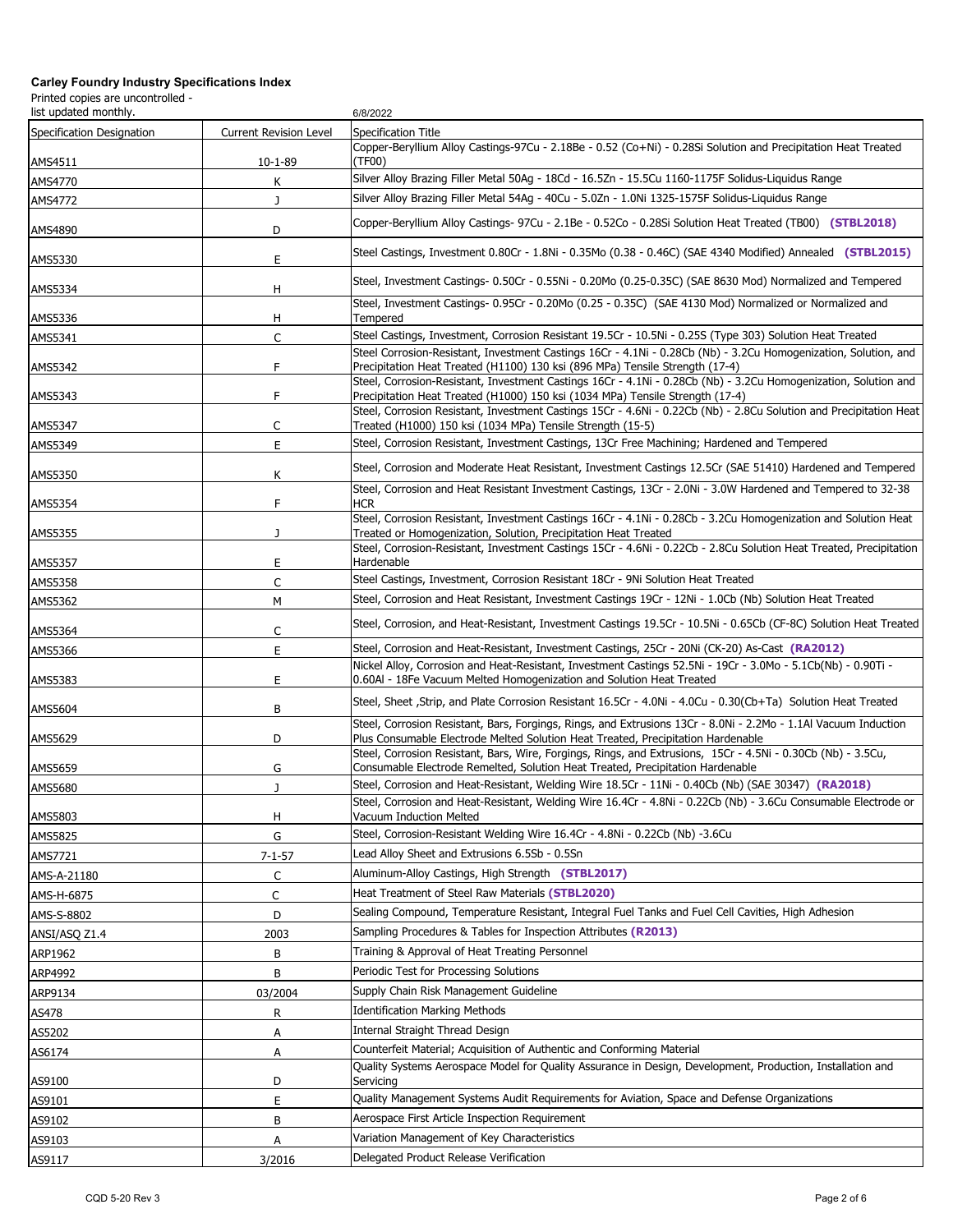| list updated monthly.     |                               | 6/8/2022                                                                                                                                                |
|---------------------------|-------------------------------|---------------------------------------------------------------------------------------------------------------------------------------------------------|
| Specification Designation | <b>Current Revision Level</b> | Specification Title                                                                                                                                     |
| AS9131                    | D                             | Quality Management Systems - Nonconformity Data Definition and Documentation                                                                            |
| AS9138                    | 01-2018                       | Aerospace Series - Quality Management System Statistics Product Acceptance Requirements                                                                 |
| AS9145                    | 11-2016                       | Aerospace Series - Requirements for Advanced Product Quality Planning & Production Part Approval Process                                                |
| AS9146                    | 04-2017                       | Foreign Object Damage (FOD) Prevention Program - Requirements for Aviation, Space, and Defense Organizations                                            |
| AS13001                   | A                             | Delegated Product Release Verification Training Requirements                                                                                            |
| AS13002                   | 03-2015                       | Requirements for Developing and Qualifying Alternate Inspection Frequency Plans                                                                         |
| AS13003                   | 02-2015                       | Measurement Systems Analysis Requirements for the Aero Engine Supply Chain                                                                              |
| AS13004                   | 8-2017                        | Process Failure Mode and Effects Analysis (PFMEA) and Control Plans                                                                                     |
| AS13006                   | 9-2018                        | Process Control Methods                                                                                                                                 |
| ASME B46.1                | 2019 (6-30-20)                | Surface Texture (Surface Roughness, Waviness and Lay)                                                                                                   |
| <b>ASME Y14.100</b>       | 17 (2013)                     | <b>Engineering Drawing Practices</b>                                                                                                                    |
| <b>ASME Y14.24</b>        | 2020 (10/23/2020)             | Types and Applications of Engineering Drawings                                                                                                          |
| <b>ASME Y14.41</b>        | 2019                          | Digital Product Definition Data Practices                                                                                                               |
| <b>ASME Y14.5</b>         | 2009                          | Dimensioning and Tolerancing                                                                                                                            |
| <b>ASME Y14.8</b>         | 2009                          | Castings, Forgings, and Molded Parts                                                                                                                    |
| <b>ASTM A276/A276M</b>    | 17                            | Standard Specification for Stainless Steel Bars and Shapes                                                                                              |
| <b>ASTM A351/A351M</b>    | 18                            | Standard Specification for Casting, Austenitic, for Pressure-Containing Parts                                                                           |
| ASTM A370                 | 21                            | Standard Test Methods and Definitions for Mechanical Testing of Steel Products                                                                          |
| ASTM A743/A743M           | 21                            | Standard Specification for Castings, Iron-Chromium, Iron-Chromium-Nickel, Corrosion Resistant, for General<br>Application                               |
| <b>ASTM A747/A747M</b>    | 18                            | Standard Specification for Steel Castings, Stainless, Precipitation Hardening                                                                           |
| ASTM A751                 | 21                            | Standard Test Methods and Practices for Chemical Analysis of Steel Products                                                                             |
| ASTM A802                 | 19                            | Standard Practice for Steel Castings, Surface Acceptance Standards, Visual Examination                                                                  |
| ASTM A997                 | 08 (2018)                     | Standard Practice for Investment Castings, Surface Acceptance Standards, Visual Examination                                                             |
| ASTM B26/B26M             | 18e1                          | Standard Specification for Aluminum-Alloy Sand Castings                                                                                                 |
| ASTM B85/B85M             | 10                            | Standard Specification for Aluminum-Alloy Die Casting                                                                                                   |
| <b>ASTM B108/B108M</b>    | 19                            | Standard Specification for Aluminum-Alloy Permanent Mold Castings                                                                                       |
| ASTM B179                 | 18                            | Standard Specification for Aluminum Alloys in Ingot and Molten Forms for Castings from all Casting Processes                                            |
| ASTM B557                 | 15                            | Standard Test Methods of Tension Testing Wrought and Cast Aluminum and Magnesium Alloy Products                                                         |
| <b>ASTM B618/B618M</b>    | 18e1                          | Standard Specification for Aluminum-Alloy Investment Castings                                                                                           |
| ASTM B660                 | 21                            | Standard Practices for Packaging/Packing of Aluminum and Magnesium Products                                                                             |
| <b>ASTM B686/B686M</b>    | 18                            | Standard Specification for Aluminum Alloy Castings, High Strength                                                                                       |
| <b>ASTM B917/B917M</b>    | 12 (R2020)                    | Standard Practice for Heat Treatment of Aluminum Alloy Castings from all Processes                                                                      |
| ASTM B985                 | 12 (2016)                     | Standard Practice for Sampling Aluminum Ingots, Billets, Castings and Finished or Semi-Finished Wrought<br>Aluminum Products for Compositional Analysis |
| ASTM B998                 | 17                            | Standard Guide for Hot Isostatic Pressing (HIP) of Aluminum Alloy Castings                                                                              |
| ASTM D95                  | 13e1                          | Standard Test Method for Water in Petroleum Products and Bituminous Materials by Distillation                                                           |
| ASTM D740                 | 94 (2001)                     | Standard Specification for Methyl Ethyl Ketone                                                                                                          |
| ASTM D3951                | 15                            | Standard Practice for Commercial Packaging                                                                                                              |
| ASTM E3                   | 11                            | Standard Guide for Preparation of Metallographic Specimens                                                                                              |
| ASTM E4                   | 21                            | Standard Practices for Force Verification of Testing Machines                                                                                           |
| ASTM E8/E8M               | 21                            | Standard Test Methods for Tension Testing of Metallic Materials                                                                                         |
| ASTM E10                  | 18                            | Standard Test Method for Brinnel Hardness of Metallic Materials                                                                                         |
| ASTM E18                  | 20                            | Standard Test Methods for Rockwell Hardness of Metallic Materials                                                                                       |
| ASTM E21                  | 20                            | Standard Test Methods for Elevated Temperature Tension Tests of Metallic Materials                                                                      |
| ASTM E29                  | 13                            | Standard Practice for Using Significant Digits in Test Data to Determine Conformance with Specifications                                                |
| ASTM E83                  | 16                            | Standard Practice for Verification and Classification of Extensometer System                                                                            |
| ASTM E94/E94M             | 17                            | Standard Guide for Radiographic Examination Using Industrial Radiographic Film                                                                          |
| ASTM E110                 | 14                            | Standard Test Method for Rockwell and Brinnel Hardness of Metallic Materials by Portable Hardness Tester                                                |
| ASTM E139                 | 11                            | Standard Test Method for Conducting Creep, Creep-Rupture, and Stress-Rupture Tests of Metallic Materials                                                |
| ASTM E140                 | 12be1                         | Standard Hardness Conversion Tables for Metals Relationship Among Brinnel, Vickers, Rockwell, Superficial,<br>Knoop, Scleroscope, and Leeb Hardness     |
| ASTM E155                 | 20                            | Standard Reference Radiographs for Inspection of Aluminum and Magnesium Castings                                                                        |
| <b>ASTM E165/E165M</b>    | 18                            | Standard Practice for Liquid Penetrant Examination for General Industry                                                                                 |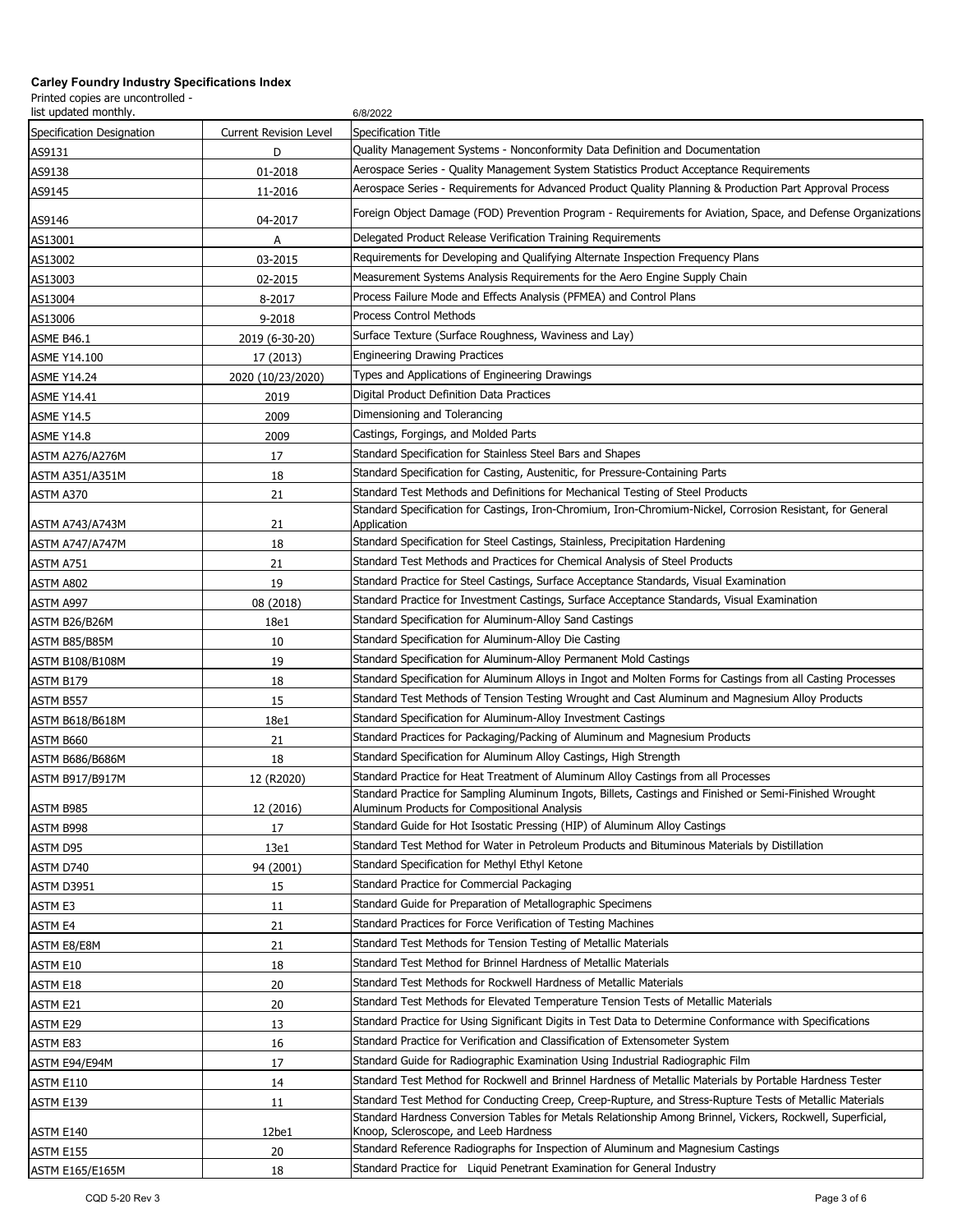| list updated monthly.     |                               | 6/8/2022                                                                                                                                                                                                 |
|---------------------------|-------------------------------|----------------------------------------------------------------------------------------------------------------------------------------------------------------------------------------------------------|
| Specification Designation | <b>Current Revision Level</b> | Specification Title                                                                                                                                                                                      |
| ASTM E192                 | 20                            | Standard Reference Radiographs of Investment Steel Castings for Aerospace Applications                                                                                                                   |
| ASTM E220                 | 19                            | Standard Test Method for Calibration of Thermocouples by Comparison Techniques                                                                                                                           |
| <b>ASTM E230/230M</b>     | 17                            | Standard Specification and Temperature-Electromotive Force (emf) Tables for Standardized Thermocouples                                                                                                   |
| ASTM E407                 | 07 (RA 2015)e1                | Standard Practice for Microetching Metals and Alloys                                                                                                                                                     |
| ASTM E415                 | 21                            | Standard Test Method for Analysis of Carbon and Low-Alloy Steel by Spark Atomic Emission Spectrometry                                                                                                    |
| ASTM E433                 | 71RA03                        | Standard Reference Photographs for Liquid Penetrant Inspection                                                                                                                                           |
| ASTM E515                 | 95RA00                        | Standard Test Method for Leaks Using Bubble Emission Techniques                                                                                                                                          |
| ASTM E608/E608M           | 06                            | Standard Specification for Mineral-Insulated, Metal-Sheathed Base Metal Thermocouples                                                                                                                    |
| ASTM E716                 | 16 (R2021)e1                  | Standard Practices for Sampling and Sample Preparation of Aluminum and Aluminum Alloys for Determination of<br>Chemical Composition by Spectrochemical Analysis                                          |
| ASTM E746                 | 18                            | Standard Practice for Determining Relative Image Quality Response of Industrial Radiographic Imaging Systems                                                                                             |
| ASTM E930                 | 18                            | Standard Test Methods for Estimating the Largest Grain Observed in a Metallographic Section (ALA Grain Size)                                                                                             |
| <b>ASTM E1012</b>         | 19                            | Standard Practice for Verification of Testing Frame and Specimen Alignment Under Tensile and Compressive Axial<br>Force Application                                                                      |
| <b>ASTM E1025</b>         | 18                            | Standard Practice for Design, Manufacture, and Material Grouping Classification of Hole-Type Image Quality<br>Indicators (IQI) Used for Radiology                                                        |
| <b>ASTM E1079</b>         | 21                            | Standard Practice for Calibration of Transmission Densitometers                                                                                                                                          |
| <b>ASTM E1086</b>         | 14                            | Standard Test Method for Atomic Emission Vacuum Spectrometric Analysis of Stainless Steel by Point-to-Plane<br><b>Excitation Technique</b>                                                               |
| <b>ASTM E1165</b>         | 20                            | Standard Test Method for Measurement of Focal Spots of Industrial X-Ray Tubes by Pinhole Imaging                                                                                                         |
| <b>ASTM E1251</b>         | 17a                           | Standard Test Method for Analysis of Aluminum and Aluminum Alloys by Spark Atomic Emission Spectrometry                                                                                                  |
| <b>ASTM E1254</b>         | 13                            | Standard Guide for Storage of Radiographs and Unexposed Industrial Radiographic Films                                                                                                                    |
| <b>ASTM E1255</b>         | 16                            | Standard Practice for Radioscopy                                                                                                                                                                         |
|                           |                               | Standard Guide for Specifying the Chemical Compositions and Selecting Sampling Practices and Quantitative                                                                                                |
| ASTM E1282                | 21<br>22                      | Analysis Methods for Metals, Ores, and Related Materials<br>Standard Terminology for Nondestructive Examinations                                                                                         |
| <b>ASTM E1316</b>         |                               | Standard Practice for Liquid Penetrant Testing                                                                                                                                                           |
| ASTM E1417/E1417M         | 21e1<br>18                    | Standard Practice for Radiographic Examination                                                                                                                                                           |
| ASTM E1742/E1742M         | 18                            | Standard Test Method for Clasification of Film System for Industrial Radiography                                                                                                                         |
| <b>ASTM E1815</b>         |                               | Standard Practice for Controlling Quality of Radiological Examination by Using Representative Quality Indicators                                                                                         |
| <b>ASTM E1817</b>         | 08                            | (RQI's)<br>Standard Practice for Determining Image Unsharpness and Basic Spatial Resolution in Radiography and                                                                                           |
| ASTM E2002                | 22                            | Radioscopy                                                                                                                                                                                               |
| ASTM E2033                | 17                            | Standard Practice for Radiographic Examination Using Computed Radiography (Photostimulable Luminescence<br>Method)                                                                                       |
| <b>ASTM E2339</b>         | 15                            | Standard Practice for Digital Imaging and Communication in Nondestructive Evaluation (DICONDE)                                                                                                           |
| ASTM E2422                | 17                            | Standard Digital Reference Images for Inspection of Aluminum Castings                                                                                                                                    |
| ASTM E2445/E2445M         | 20                            | Standard Practice for Performance Evaluation and Long-Term Stability of Computed Radiography Systems                                                                                                     |
| ASTM E2597/E2597M         | 22                            | Standard Practice for Manufacturing Characterization of Digital Detector Arrays                                                                                                                          |
| ASTM E2660                | 17                            | Standard Digital Reference Images for Investment Steel Castings for Aerospace Applications                                                                                                               |
| ASTM E2698                | 18e1                          | Standard Practice for Radiological Examination Using Digital Detector Arrays                                                                                                                             |
|                           |                               | Standard Practice for Digital Imaging and Communication in Nondestructive Evaluation (DICONDE) for Digital                                                                                               |
| ASTM E2699                | 20                            | Radiographic (DR) Test Methods                                                                                                                                                                           |
| <b>ASTM E2737</b>         | 10 (2018)                     | Standard Practice for Digital Detector Array Performance Evaluation and Long-Term Stability<br>Standard Practice for Measurement of Emission Characteristics and Requirements for LED UV-A Lamps Used in |
| <b>ASTM E3022</b>         | 18                            | Fluorescent Penetrant and Magnetic Particle Testing                                                                                                                                                      |
| AWS A5.18/A5.18M          | 2017                          | Specification for Carbon Steel Electrodes and Rods for Gas Shielded Arc Welding                                                                                                                          |
| AWS A5.9/A5.9M            | 9th ED, 2017                  | Welding Consumables - Wire Electrodes, Strip Electrodes, Wires, and Rods for Arc Welding of Stainless and Heat<br>Resisting Steel - Classification                                                       |
| AWS A5.10/A5.10M          | 12th ED, 2021                 | Welding Consumables- Wire Electrodes, Wires and Rods for Welding of Aluminum and Aluminum-Alloys-<br>Classification                                                                                      |
| AWS A5.12M/A5.12          | 7th ED, 2009                  | Specification for Tungsten and Oxide Dispersed Tungsten Electrodes for Arc Welding & Cutting                                                                                                             |
| AWS B2.1/B2.1M            | 7th ED, 2021                  | Specification for Welding Procedure and Performance Qualification                                                                                                                                        |
| AWS C5.5/C5.5M            | 2003                          | Recommended Practices for Gas Tungsten Arc Welding                                                                                                                                                       |
| AWS D17.1/D17.1M          | 2017-AMD2-Erta                | Specification for Fusion Welding for Aerospace Applications                                                                                                                                              |
| BB-H-1168                 | D, N1                         | Helium, Technical                                                                                                                                                                                        |
| <b>BS EN 1371-1</b>       | 2011                          | Founding - Liquid Penetrant Testing - Part 1: Sand, Gravity Die & Low Pressure Die Castings                                                                                                              |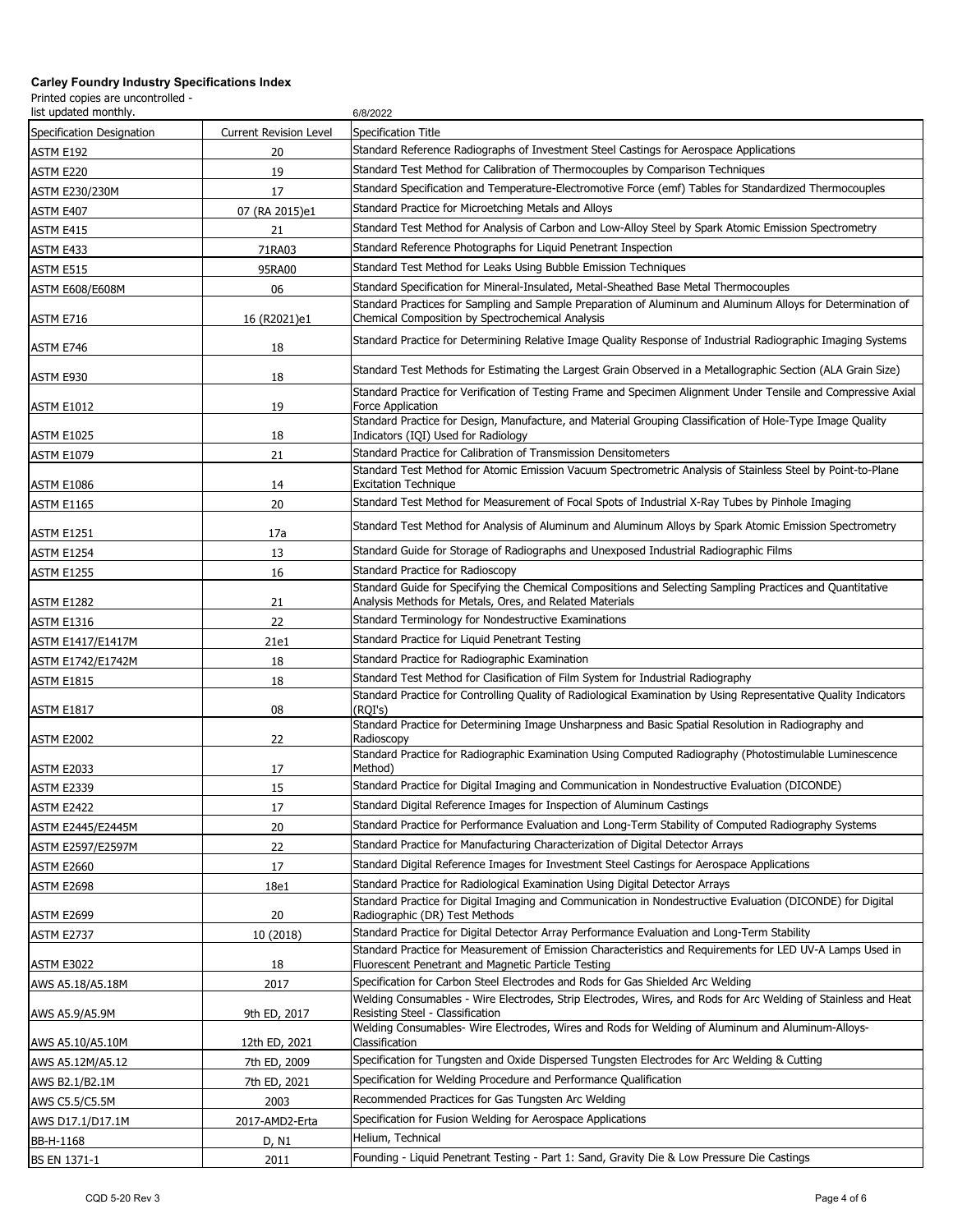| list updated monthly.         |                                                   | 6/8/2022                                                                                                                                                                                      |
|-------------------------------|---------------------------------------------------|-----------------------------------------------------------------------------------------------------------------------------------------------------------------------------------------------|
| Specification Designation     | <b>Current Revision Level</b>                     | Specification Title                                                                                                                                                                           |
| BS EN 12543-5                 | 1999                                              | Non-destructive testing - Characteristics of focal spots in Industrial X-Ray systems for use in Non-Destructive<br>Testing                                                                    |
| <b>BS L 169</b>               |                                                   | Ingots and Castings of Aluminum - Silicon - Magnesium Alloy (Solution treated and artificially aged) (Si 7, Mg 0.6)                                                                           |
| CGA G-11.1                    | 2016                                              | Commodity Specification for Argon                                                                                                                                                             |
| GGG-P-463                     | C, A1 6-15-77                                     | Plate, Surface, (Granite) (Inch & Metric)                                                                                                                                                     |
| IC Alloy Chemistry Index Book | Ninth Edition 2.5M 7/01                           | Alloy Index - Air-Melt Specification Alloys - C-M Group Specialty Materials & Alloys Group of SPS Technologies                                                                                |
| ISO 2768-1                    | 1st ED 11-15-89                                   | General Tolerances - Part 1: Tolerances for linear and angular dimensions without individual tolerance indications                                                                            |
| ISO 5725-1                    | 1st ED 1994, TC1 2-15-98                          | Accuracy (trueness and precision) of Measurement Methods and Results -<br>Part 1: General Principles and Definitions                                                                          |
| ISO 5725-2                    | 2nd ED, 12-2019                                   | Accuracy (trueness and precision) of measurement methods and results -<br>Part 2: Basic Method for the Determination of Repeatability and Reproducibility of a Standard Measurement<br>Method |
| ISO 8062                      | 2nd ED, 4/1/94                                    | Castings - Systems of Dimensional Tolerances and Machining Allowances                                                                                                                         |
| ISO 9000                      | 4th ED, 9-15-15                                   | Quality Management Systems - Fundamentals and Vocabulary                                                                                                                                      |
| ISO 9001                      | 5th ED, 9-15-15                                   | Quality Management Systems-Requirements                                                                                                                                                       |
| ISO 9004                      | 3rd ED, 11-1-09                                   | Managing for the Sustained Success of an Organization - A Quality Management Approach                                                                                                         |
| ISO 10007                     | 2nd ED, 6/15/2003                                 | Quality Management Systems - Guidelines for Configuration Management                                                                                                                          |
| ISO 10012                     | 1st ED, 4-15-03                                   | Measurement Management Systems - Requirements for Measurement Processes and Measuring Equipment                                                                                               |
| ISO 10049                     | 1st ED, 4-1-92                                    | Aluminum Alloy Castings - Visual Method for Assessing the Porosity                                                                                                                            |
| ISO 14001                     | 2nd Edition (11-15-04)                            | Environmental Management Systems- Requirements with Guidance for use                                                                                                                          |
| ISO/IEC 17025                 | 3rd Ed, 11-2017                                   | General Requirements for the Competence of Testing and Calibration Laboratories                                                                                                               |
|                               |                                                   | Geometrical Product Specifications (GPS) - Geometrical Tolerancing - General geometrical specification and                                                                                    |
| ISO 22081                     | 1st Ed, 2/21                                      | general size specifications                                                                                                                                                                   |
| ISO/IEC GUIDE 2               | 7th ED, 1996                                      | Standardization and Related Activities - General Vocabulary                                                                                                                                   |
| MIL-DTL-5541                  | F                                                 | Chemical Conversion Coatings on Aluminum and Aluminum Alloys                                                                                                                                  |
| MIL-DTL-18455                 | D                                                 | Argon, Technical                                                                                                                                                                              |
| MIL-PRF-8625                  | F Amd 2                                           | Anodic Coatings for Aluminum and Aluminum Alloys                                                                                                                                              |
| MIL-PRF-22750                 | G, Amd 1, N1                                      | Performance Specification: Coating, Epoxy, High Solids                                                                                                                                        |
| MIL-PRF-23377                 | J, A2, 4-10-07                                    | Performance Specification - Primer Coatings: Epoxy, High-Solids                                                                                                                               |
| MIL-S-81591                   | 68, N1, 2-23-93                                   | Steel, Investment Castings, Carbon and Corrosion Resisting                                                                                                                                    |
| MIL-STD-129                   | R, CN <sub>2</sub>                                | Military Marking for Shipment and Storage                                                                                                                                                     |
| MIL-STD-130                   | N, VN1                                            | Identification Marking of U.S. Military Property                                                                                                                                              |
| MIL-STD-171                   | F                                                 | Finishing of Metal and Wood Surfaces                                                                                                                                                          |
| MIL-STD-276                   | A, VN1                                            | Impregnation of Porous Metal Castings & Powdered Metal Components                                                                                                                             |
| MIL-STD-1537                  | C, N2                                             | Test Method Standard for Electrical Conductivity Test for Verification of Heat Treatment of Aluminum Alloys Eddy<br><b>Current Method</b>                                                     |
| MIL-STD-1907                  | 89, VN6 8-7-19                                    | Inspection, Liquid Penetrant & Magnetic Particle, Soundness Requirements for Materials, Parts & Weldments                                                                                     |
| MIL-STD-2035                  | А                                                 | Non-Destructive Testing Acceptance Criteria                                                                                                                                                   |
| MIL-STD-45662                 | 6/10/1980                                         | Military Standard, Calibration Systems Requirements                                                                                                                                           |
| MIL-W-13855                   | D, N1, 5-28-87                                    | Weapon, Small Arm and Aircraft Armament Subsystems, General Specification for                                                                                                                 |
| MIL-W-22248                   | A, Amd 2 6-6-85                                   | Weldments, Aluminum & Aluminum Alloy                                                                                                                                                          |
| MIL-W-63150                   | 77, N2, 2-8-07                                    | Weapons & Support Material Standard Quality Assurance Provisions for                                                                                                                          |
| <b>NAS410</b>                 | 5 amd2                                            | Certification & Qualification of Nondestructive Test Personnel                                                                                                                                |
| <b>NAS1514</b>                | 3                                                 | Radiographic Standard for Classification of Fusion Weld Discontinuties                                                                                                                        |
| NASM33537                     | 3                                                 | Insert, Screw Thread, Helical Coil, Inch Series, Coarse and Fine Thread, Standard Assembly Dimensions for                                                                                     |
| NAVORD OD 8841                | A                                                 | Castings-Dimensions, Tolerances & Draft (Special Applications)                                                                                                                                |
| NIST SP 800-171               | June 2015 (Includeds<br>updates as of $1/14/16$ ) | Protecting Controlled Unclassified Information in Nonfederal Information Systems and Organizations                                                                                            |
| <b>NIST SP 1038</b>           | May 2006                                          | The International System of Units (SI) - Conversion Factors for General Use                                                                                                                   |
|                               |                                                   | Qualified Products List of Products Qualified under Military Specification MIL-PRF-23377 Primer Coatings - Epoxy,                                                                             |
| QPL-23377                     | 10/2/2018                                         | High-Solids<br>Qualified Product List of Products Qualified Under Performance Specification SAE-AMS2644, Inspection Material,                                                                 |
| QPL-AMS2644                   | 1/11/2022                                         | Penetrant                                                                                                                                                                                     |
| $RP-1$                        | April 2010                                        | Establishment and Adjustment of Calibration Intervals                                                                                                                                         |
| S9074-AQ-GIB-010/248          | $8 - 1 - 95$                                      | Requirements for Welding & Brazing Procedure & Performance Qualification                                                                                                                      |